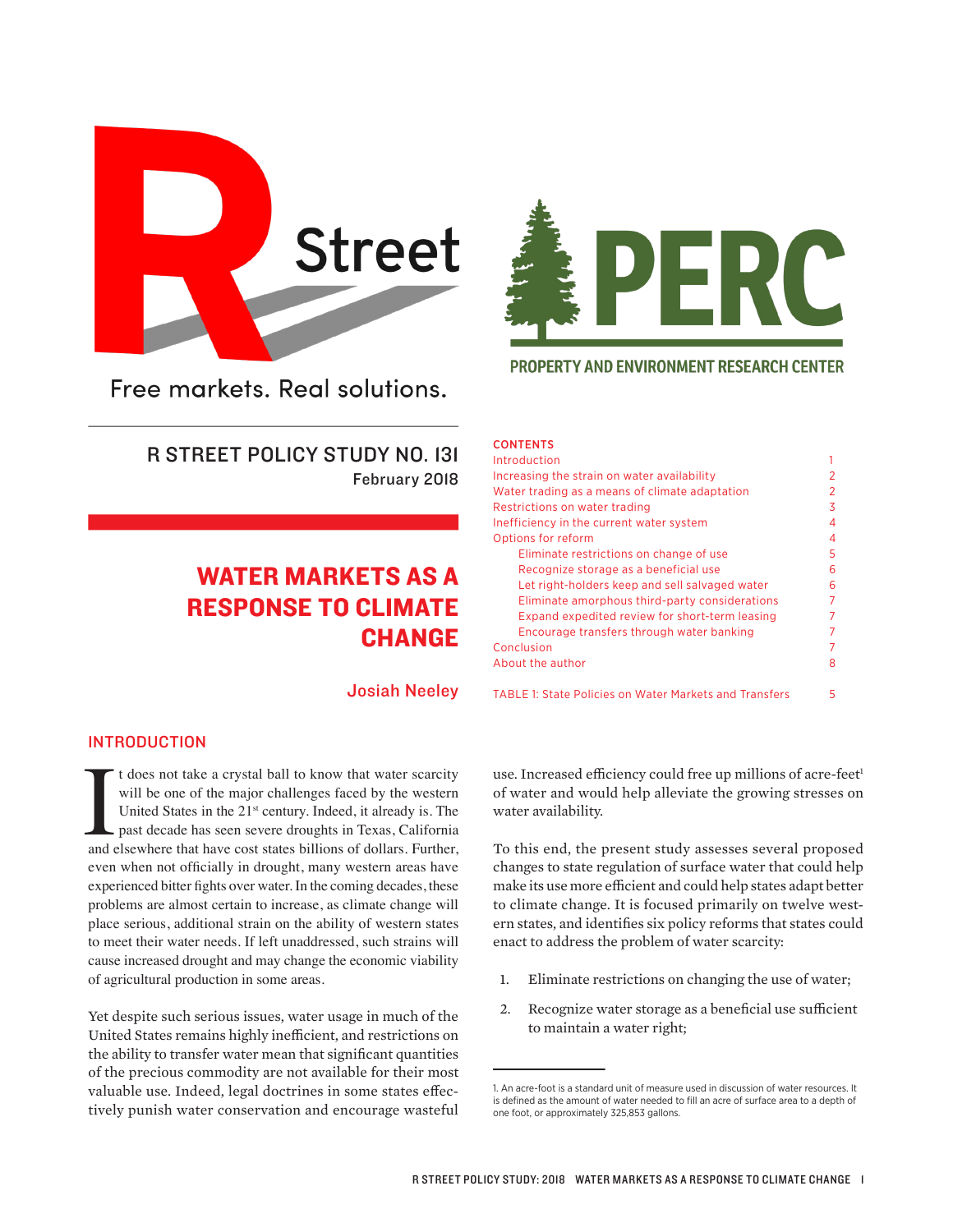- 3. End "use-it-or-lose-it" doctrines that undermine incentives for rights holders to increase water efficiency;
- 4. Eliminate amorphous, non-environmental, third-party considerations from the approval process;
- 5. Create or expand an expedited approval process for short-term leases;
- 6. Use water banks to facilitate water transfers.

All of these proposed changes increase flexibility and use of water markets, which will be an important strategy to meet the challenges of climate change in the West.

# INCREASING THE STRAIN ON WATER AVAILABILITY

Between 2010 and 2014, Texas endured one of the most severe droughts in its history. Based on the Palmer Drought Severity Index, the 2010 drought was the second longest lasting and included the driest 12-month period on record.<sup>2</sup> In 2011 alone, the resulting agricultural losses were nearly \$8 billion.3 In 2015, Texas was subjected to the flip side of drought and experienced severe flooding.4 However, Texas' experience is hardly unique. From 2011 to 2017, California experienced one of its worst droughts ever, which also ended in severe flooding.<sup>5</sup>

In the coming decades, events like these are expected to grow more frequent due to factors like population shifts and climate change. While the precise efects of climate change remain unknown, it could exacerbate current water scarcity problems in many ways. Hotter temperatures, for example, will increase water evaporation from soil, which makes certain areas more susceptible to drought. These rising temperatures can also alter weather patterns, which would lead to less rainfall in parts of the West or longer dry periods punctuated by heavy flooding.<sup>6</sup> Such changed rainfall patterns could themselves lead to periods of prolonged drought and later, heavy rain and flooding. As temperatures increase, certain areas will no longer be suitable for growing particular crops,

while other areas may become more productive.7 To give one example, the Intergovernmental Panel on Climate Change (IPCC) projects "large declines in land suitability for California viticulture by 2050 (with increases further north)."8 Finally, climate change will exacerbate issues involving some endangered species. With respect to this, the IPCC further notes that "a number of ecosystems in North America are vulnerable to climate change. For example, species in alpine ecosystems are at high risk due to limited geographic space into which to expand."9

The American West has long faced the challenges associated with procuring sufficient water supply to meet demand. But for this very reason, any worsening of these problems because of climate change requires serious action and thus, water in the West must be conserved and used ever more efficiently.

# WATER TRADING AS A MEANS OF CLIMATE ADAPTATION

To cope with these challenges, water markets are a key strategy, as they can increase the efficient use of water in several ways. First, markets promote frugality. When water is scarce, users are inspired to make do with less, and thus they are more likely to reduce waste and find substitutes for water. Prices serve as signals to users about the scarcity of a resource. If water prices are kept artificially low—as they often are for a variety of reasons—people will act as if it is plentiful and will be less likely to conserve. By contrast, higher prices create incentives for individuals and businesses to find more efficient ways to meet their water needs. Research suggests that a 10 percent increase in water prices reduces demand for water in agriculture by nearly 5 percent in the short term, while residential demand decreases 3-4 percent in the short term and 6 percent in the long term.<sup>10</sup>

Even where prices remain low, the ability to sell "saved" water can provide a substantial incentive to use water more efficiently. When every gallon of water not used represents a potential profit opportunity, the incentive to find new ways to conserve increases dramatically. And, water storage can also be used as a hedge to protect against extended dry periods.

In addition, markets facilitate transfer of water toward its highest and best use. The most beneficial uses of water will inevitably change over time. For example, a factory or mine that once used considerable amounts may go out of business or the water needs of a city may grow as its population

<sup>2. &</sup>quot;Water for Texas: 2017 State Water Plan," Texas Water Development Board, 2017, p. 32. http://www.twdb.texas.gov/waterplanning/swp/2017/doc/SWP17-Water-for-Texas. pdf?d=1516295903373.

<sup>3. &</sup>quot;Drought cost Texas close to \$8 billion in agricultural losses in 2011, study finds," *Austin American Statesman*, March 21, 2012. http://www.statesman.com/news/state- -regional/drought-cost-texas-close-billion-agricultural-losses-2011-study-finds/gQb-98B7ZqTFfsxV8XKIWoK.

<sup>4.</sup> John Nielsen-Gammon, "Texas state climatologist on climate change, floods and droughts," *Houston Chronicle*, June 2, 2015. http://www.houstonchronicle.com/local/ gray-matters/article/Texas-state-climatologist-on-climate-change-6302140.php.

<sup>5.</sup> Shelby Grad, "Most of California is out of the drought," *Los Angeles Times*, Feb. 23, 2017. http://www.latimes.com/local/lanow/la-me-drought-gone-20170223-story.html.

<sup>6. &</sup>quot;Fifth Assessment Report," Intergovernmental Panel on Climate Change, 2014, pp. 735, 745. https://www.ipcc.ch/report/ar5.

<sup>7.</sup> Ibid., p. 1462.

<sup>8.</sup> Ibid.

<sup>9.</sup> Ibid., p. 1458.

<sup>10.</sup> Terry L. Anderson et al., *Tapping Water Markets* (RFF Press: 2012), pp. 13-14.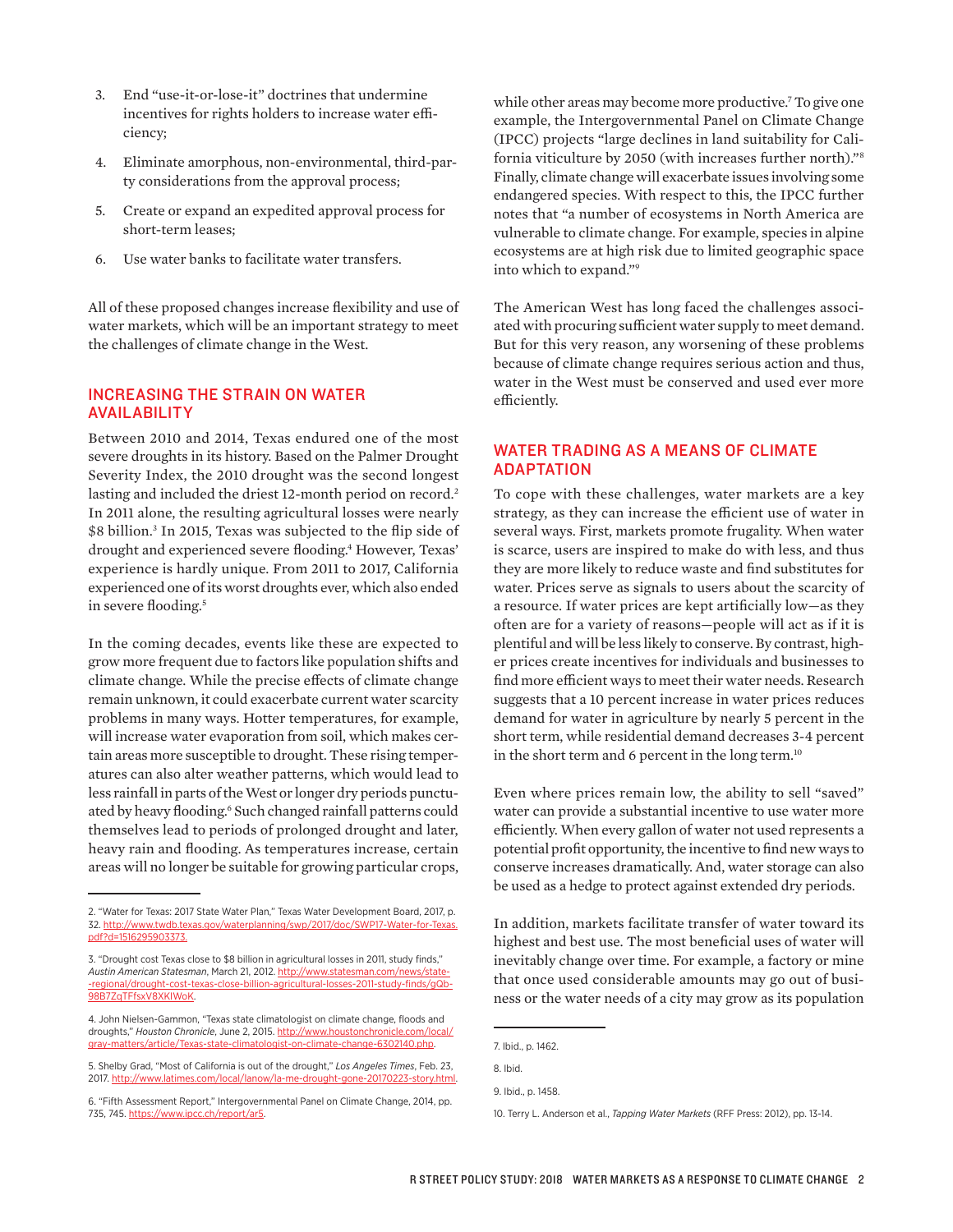does. Alternatively, a farmer may switch from growing one type of crop to another, less water-intensive one. As these shifts occur, water originally dedicated to one purpose can be rededicated to new ones. Accordingly, states like Texas formally recognize that meeting future water needs will require the "voluntary redistribution" of water rights.<sup>11</sup>

There are two ways for these transitions to occur. The first is through political decision-making; the other is through markets. As to the former, politicians decide which uses of water are most important and require it to be shifted accordingly. Political decision-making, however, has generally proven to be a bad way of allocating resources. It would be a mistake to think that questions about the most important use of water can be decided in the abstract, for example, by deciding that agriculture is more important than municipal use or vice versa. Some use of water for agriculture is essential. Other agricultural water use (say, to grow a water intensive crop on marginal land) may make little economic sense. Further, to properly decide between potential uses of water requires knowledge of local conditions that is often beyond the grasp of the regulator.12 In addition, political allocation of water is vulnerable to rent seeking and cronyism, wherein water is allocated not to those who value it most but rather to those with the most political pull.<sup>13</sup>

By contrast, water markets "provide a way of adapting to a dynamic world of changing human demands for water and the changing supplies of it."14 This is because if the owner of a resource values it less than some other party, then she should be willing to sell it to that party for a mutually agreeable price. Market transactions require a willing buyer and a willing seller, both of whom conclude that they will be better of as a result of the transfer. As such, they are more likely to reallocate water efficiently than are bureaucratic judgments about its best use.

Market adaptation is particularly useful with respect to climate change because it does not require advanced knowledge of what the efects of climate will be. If the efects of rising temperature turn out to be greater than anticipated, the incentives for market adaptation will increase correspondingly.

# RESTRICTIONS ON WATER TRADING

While the particulars of water law difer, all states in the western region use some form of the "prior appropriation" system for water rights, at least for surface water. Under this system, the right to divert and use water is based on historical use. A typical water right gives the owner the right to divert a given amount of water each year from a particular place for a specified use. States maintain a list of recognized "beneficial uses" of water, and each water right must be designated for one of those uses. In cases like drought where there is not enough water for all rights holders, older or "senior" rights are given priority over newer, "junior" ones.

The current system of water regulation in the West difers in several ways. In an efficient market system, owners decide for themselves how best to use their property subject to specific legal prohibitions, and transfers depend only on a willing buyer and seller agreeing to the details of the transaction. However, under the prior appropriation system, transfers also typically require the pre-approval of regulators, and often many third parties can also object. Even absent a change in ownership, a right holder will often need pre-approval to change the how his water is used and can only use water in a way formally designated by the state as beneficial. Regulators will typically be required to assess whether a transfer will negatively afect the ability of other rights holders to access their own water, as well as the environmental impact of the transfer. In addition, many states require consideration of broader economic factors such as the efect a transfer might have on the local community. Obtaining approval for a transfer can take years and cost many thousands of dollars, sometimes representing a significant portion of the total cost of the transfer.

The need for pre-approval and other restrictions on transfers create what economists refer to as "transaction costs." The higher the transaction costs, the more potentially valuable transfers will not occur because the cost of the approval process exceeds the benefit of the transfer. Transaction costs are especially problematic when it comes to climate adaptation. Because climate change occurs gradually over the course of decades, adaptation will often require a series of small changes and improvements made over time. High transaction costs, however, are particularly likely to impede these smaller changes because the value of each individual transaction is likely to be low, even as they are cumulatively important.

The prior appropriation system can also unintentionally undermine incentives to be frugal with water use, as many states currently incorporate a "use-it-or-lose-it" doctrine into their water rights. Under this system, a water right owner who does not use their entire allocation will forfeit the unused amount. Similarly, this policy can mean that individuals who find ways to use water more efficiently cannot

<sup>11.</sup> Kathleen Hartnett White et al., "The Case for a Texas Water Market," Texas Public Policy Foundation April 2017, p. 3. https://www.texaspolicy.com/library/doclib/2017-04-RR-WaterMarkets-ACEE-KHartnettWhite.pdf.

<sup>12.</sup> See, e.g., F.A. Hayek, "The Use of Knowledge in Society," *American Economic Review* 4 (1945), pp. 519-30. http://www.econlib.org/library/Essays/hykKnw1.html.

<sup>13.</sup> See, e.g., Sean Callagy, "The Water Moratorium: Takings, Markets, and Public Choice Implications of Water Districts," *Ecology Law Quarterly* 35:2 (2008), pp. 223-62. https://scholarship.law.berkeley.edu/cgi/viewcontent. -1865&context=ela

<sup>14.</sup> Terry L. Anderson, "Dynamic Markets for Dynamic Environments: The Case for Water Marketing," *Daedalus* 144:3 (Summer 2015), p. 87. https://www.mitpressjournals.org/doi/abs/10.1162/DAED\_a\_00344?journalCode=daed.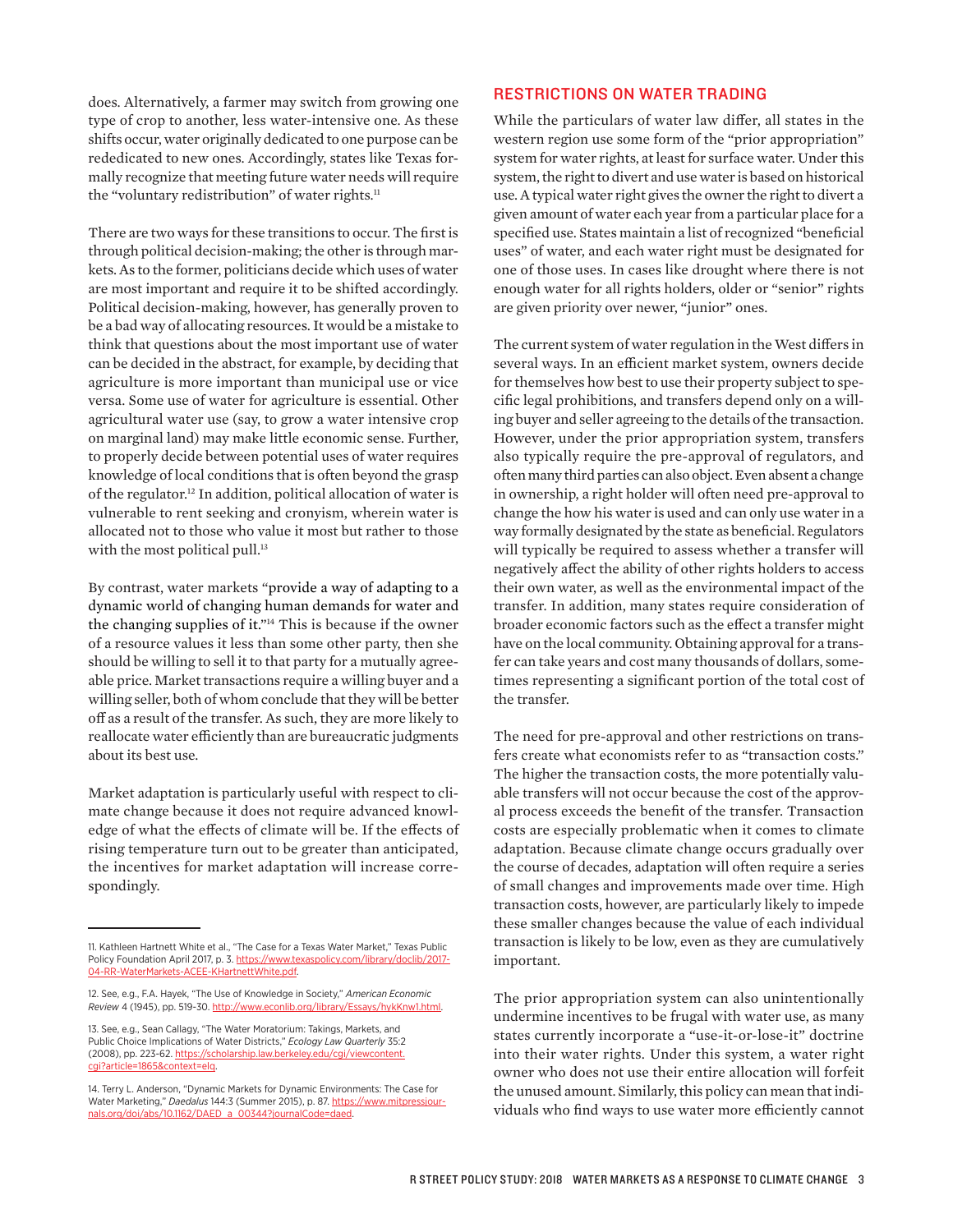benefit financially and indeed may be penalized for doing so. For example, a farmer who has a water right to 100 acre-feet a year for irrigation use and reduces his water consumption to 90 acre-feet a year through more efficient management may be "rewarded" for his conservation efforts by having his water right reduced permanently from 100 to 90 acre-feet a year. According to states that employ this model, the theory behind it is that the extra ten acre-feet were "waste" that the owner should have never had a right to in the first place.

# INEFFICIENCY IN THE CURRENT WATER SYSTEM

The restrictions on the transfer and use of water described above have led to major inefficiencies in water usage. These can be seen in the diferent prices paid for water put to different uses. For example, urban water users typically pay between \$1 to \$3 per thousand gallons of water. By contrast, many farmers pay only a few pennies per thousand gallons.15 To take an extreme example, in 2001, farmers in California's Imperial Irrigation District paid \$13.50 per acrefoot of water, while a development near the Grand Canyon National Park was willing to pay \$20,000 per acre-foot from the same source.<sup>16</sup> These disparities insulate certain sectors from the price signals of scarcity, which impedes economical conservation. The price disparities also suggest that there are potentially large gains from trade through water markets that are not currently being realized.

The disparity can also be seen in the prices gained for transfers. In 2005, the average price for water transfers from agriculture to municipal use was \$7000 per acre-foot a year more than the price for a transfer from one agricultural user to another.<sup>17</sup> In an efficient system, these differences would be eliminated by shifting water away from the lower value uses in favor of higher value ones. After all, why would a farmer sell to another farmer if he can make thousands of dollars more per acre-foot selling the same water to a non-farmer? Yet the time and cost of getting an approval for changing the use of water means that water is often trapped in less valuable uses. In other words, the transaction costs associated with transfers are too high.

When it comes to increasing the efficiency of the water use system, the bad news is also the good news. Current water usage is woefully inefficient, due significantly to restrictions on how water is regulated. The flip side of this is that by

```
17. Ibid, p. 101 (fig. 1).
```
correcting and removing these barriers, states could greatly increase the efficient use of water.

The power of markets in water can be seen in the case of transfers for instream use. Historically, state-recognized beneficial uses of water were limited to uses that involved diversion from its natural source. This meant that those who were willing to pay to keep water instream (either for commercial or environmental conservation purposes) could not do so. Over time, most states came to recognize instream uses as beneficial, and therefore as a valid legal use for a water right.

However, this alone did not solve the problem, as water in most western areas had already been fully allocated (meaning that no new water rights could be issued). Thus, for water to be dedicated for instream purposes, existing water rights must be transferred. To deal with this, some states have set up special expedited processes whereby water rights can be transferred specifically for instream purposes.

Overall, this system has been a success. California's Scott River Valley, for example, long faced challenges related to the preservation of an endangered salmon species. Heavy diversion of water for irrigation imperiled the viability of the salmon population due to their need to return to the river in which they were born to spawn. To address this, the Scott River Water Trust, a non-profit conservation organization, negotiated voluntary agreements whereby local farmers were paid to temporarily refrain from the diversion of water during specified low-flow periods. These agreements resulted in a more than five-fold increase in Coho salmon returning to the area between 2008 and 2011.<sup>18</sup>

## OPTIONS FOR REFORM

Despite operating under the same basic prior appropriation system, western states difer significantly in how open they are to water transfers, frugality and savings. A survey of western states yields six potential legal reforms that could greatly increase the long-term efficiency of the water system—each of which are already in operation in some states. While these reforms are not comprehensive, each would go a long way to help western states meet their growing water scarcity challenges.

<sup>15.</sup> Peter W. Culp et al., "Shopping for Water: How the market can mitigate water shortages in the American west," *The Hamilton Project Discussion Paper* No. 2014-05, October 2014, p. 10. http://www.hamiltonproject.org/assets/files/how\_the\_market\_ can\_mitigate\_water\_shortage\_in\_west.pdf.

<sup>16.</sup> Jedidiah Brewer et al., "2006 Presidential Address: Water Markets in the West: Prices, Trading and Contract Forms," *Economic Inquiry* 46:2 (April 2008), p. 91. https://pdfs.semanticscholar.org/dc20/7de48247270812df5c74a487068ddd3399ce. pdf.

<sup>18.</sup> Reed Watson, "Scott River Water Trust: Improving Stream Flows the Easy Way," Property and Environmental Research Center, Jan. 3, 2014. https://www.perc.org/ articles/scott-river-water-trust-improving-stream-flows-easy-way.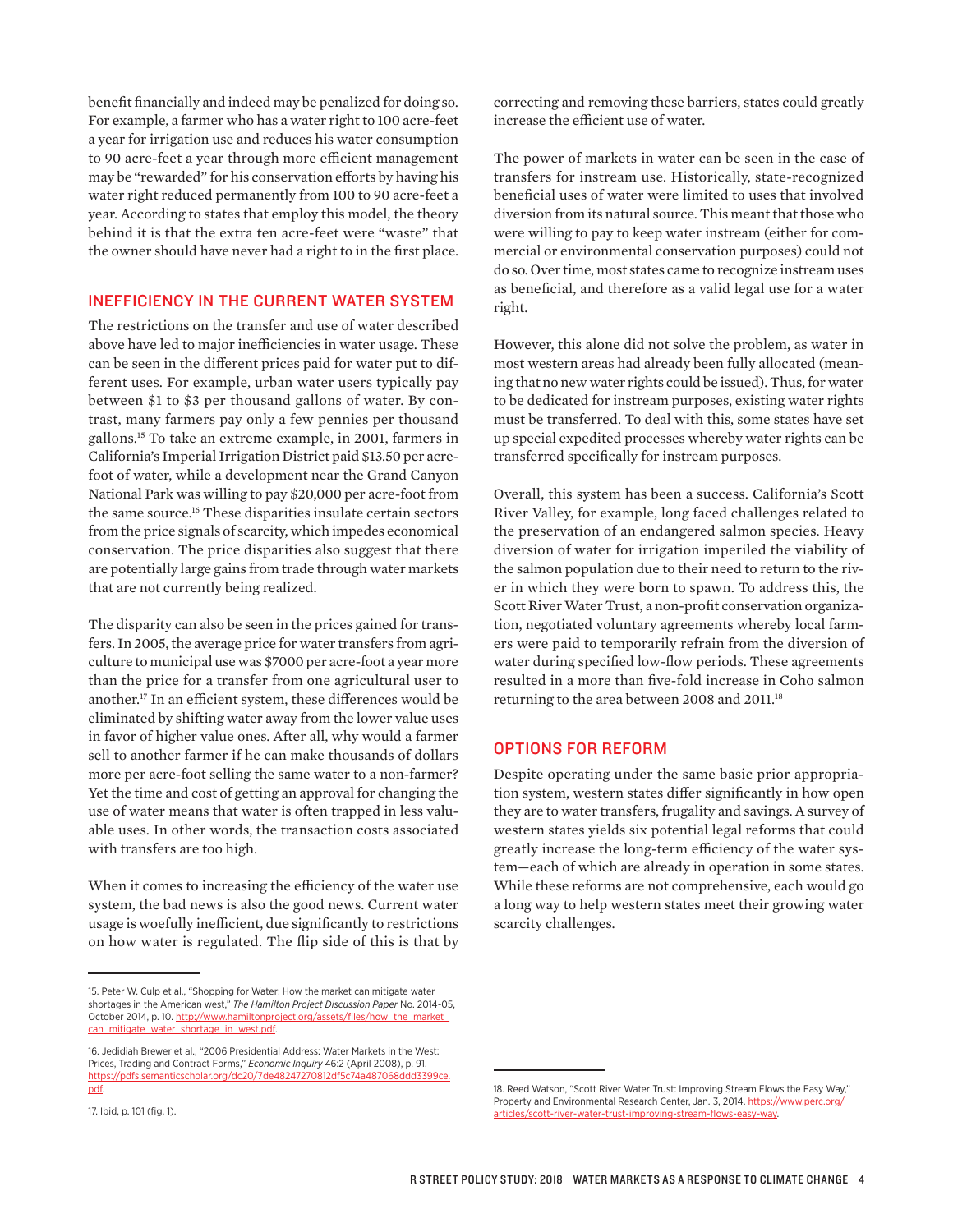#### TABLE 1: STATE POLICIES ON WATER MARKETS AND TRANSFERS

|                                                          | AZ        | CA                                                        | CO                             | ID        | MT             | <b>NE</b> | <b>NM</b> | <b>NV</b> | OR        | <b>SD</b>      | <b>TX</b> | <b>WA</b> |
|----------------------------------------------------------|-----------|-----------------------------------------------------------|--------------------------------|-----------|----------------|-----------|-----------|-----------|-----------|----------------|-----------|-----------|
| Restrictions on change<br>of use?                        | <b>No</b> | <b>No</b>                                                 | <b>No</b>                      | Yes       | <b>No</b>      | <b>No</b> | <b>No</b> | <b>No</b> | <b>No</b> | Yes            | <b>No</b> | Yes       |
| Storage recognized as<br>beneficial use?                 | Yes       | <b>No</b>                                                 | <b>No</b>                      | <b>No</b> | Yes            | <b>No</b> | <b>No</b> | Yes       | No        | <b>No</b>      | <b>No</b> | <b>No</b> |
| Can keep/sell<br>conserved water?                        | <b>No</b> | Yes                                                       | <b>No</b>                      | Yes       | Yes            | <b>No</b> | Yes       | <b>No</b> | Yes       | <b>No</b>      | Yes       | Yes       |
| Amorphous third-party<br>considerations for<br>approval? | <b>No</b> | Yes                                                       | Yes                            | Yes       | <b>No</b>      | Yes       | Yes       | Yes       | <b>No</b> | Yes            | Yes       | <b>No</b> |
| <b>Expedited Review for</b><br>Short-Term Leases?        | <b>No</b> | Yes (but limited to<br>one year and remains<br>extensive) | Yes (but remains<br>extensive) | Yes       | Yes            | Yes       | Yes       | Yes       | No        | N <sub>0</sub> | <b>No</b> | Yes       |
| Active water banking?                                    | Yes       | Yes                                                       | <b>No</b>                      | Yes       | N <sub>o</sub> | Yes       | <b>No</b> | <b>No</b> | Yes       | <b>No</b>      | Yes       | Yes       |

#### Eliminate restrictions on change of use

Water rights are limited to a specific use, which must be among a list of state-designated "beneficial uses." While the categories of uses that are deemed beneficial tend to be broad (e.g. agriculture, mining or municipal), they are not comprehensive and do not include all potential valuable uses of water. Even where a water right holder simply wants to change between one beneficial use and another, they may still face a daunting regulatory approval process. For example, in one case, the city of Marshall, Texas saw its application to add an additional beneficial use to its water right languish for six years before ultimately being withdrawn.<sup>19</sup>

As if this were not bad enough, some states go further and impose outright prohibitions on certain types of water-use changes. For example, in Washington, water rights established under the "Family Farm Act" cannot be transferred for uses other than agriculture unless as part of a lease.<sup>20</sup> Similarly, in South Dakota, a water transfer from an irrigation water right may only be approved for domestic uses within a water distribution system (such as a municipality), and property from which the transfer is made can no longer be irrigated from any water source.<sup>21</sup>

Specific bans on transferring water from one beneficial use to another should be eliminated, but even the necessity of requiring approvals needs to be reconsidered. The need for pre-approval of a change of use is based on the fact that different uses of water can have diferent hydrological efects. For example, a large portion of water used in irrigation may ultimately return to the water source through run off. If this water were to be used for another purpose, such as municipal

uses, it could leave less water for other rights holders even if the total amount of water being diverted remains unchanged.

To the extent that a change of use impedes other water right holders, it is a legitimate regulatory issue. That said, changes within a beneficial use category (such as adopting more efficient irrigation methods) can also afect water availability to junior right holders without requiring regulatory preapproval, and certain use changes are unlikely to harm other rights holders. Some states have streamlined or automated approval processes for certain use changes. Nebraska regulators, for example, may approve a transfer without notice or a hearing if the water is to be used exclusively for irrigation.<sup>22</sup> States should look to expand the use of expedited or automatic approvals for cases where use changes are unlikely to harm the rights of others.

Indeed, there is little reason that water rights should be limited to a specific set of beneficial uses, at all. Historically, the beneficial use framework was a simple way to define water rights while preventing a small group from laying claim to all available water. Today, however, water in most western states is fully appropriated if not overly so. Accordingly, concerns about speculation and hoarding are no longer as relevant as they may have been in the past. As one prominent water resource economist has argued, "the whole idea of specifying any list is misdirected. Is the government sufficiently knowledgeable to recognize all conceivable and valuable uses of water?"23

The justification for approval of changes to the use of a water right is that diferent uses have diferent levels of return flow. Thus, a change to a use with less return flow could leave less

<sup>19.</sup> Hartnett White et al., p. 9. https://www.texaspolicy.com/library/doclib/2017- 04-RR-WaterMarkets-ACEE-KHartnettWhite.pdf.

<sup>20.</sup> Wash. Stat. § 90.66.065 (2), (5)

<sup>21.</sup> S.D. codified laws § 46-5-34.1

<sup>22.</sup> Neb. Rev. Stat. § 46-291; 457 Neb. Admin. Code, Ch. 9 § 001

<sup>23.</sup> Ronald C. Griffin, Water Resource Economics (MIT Press: 2016), p. 163.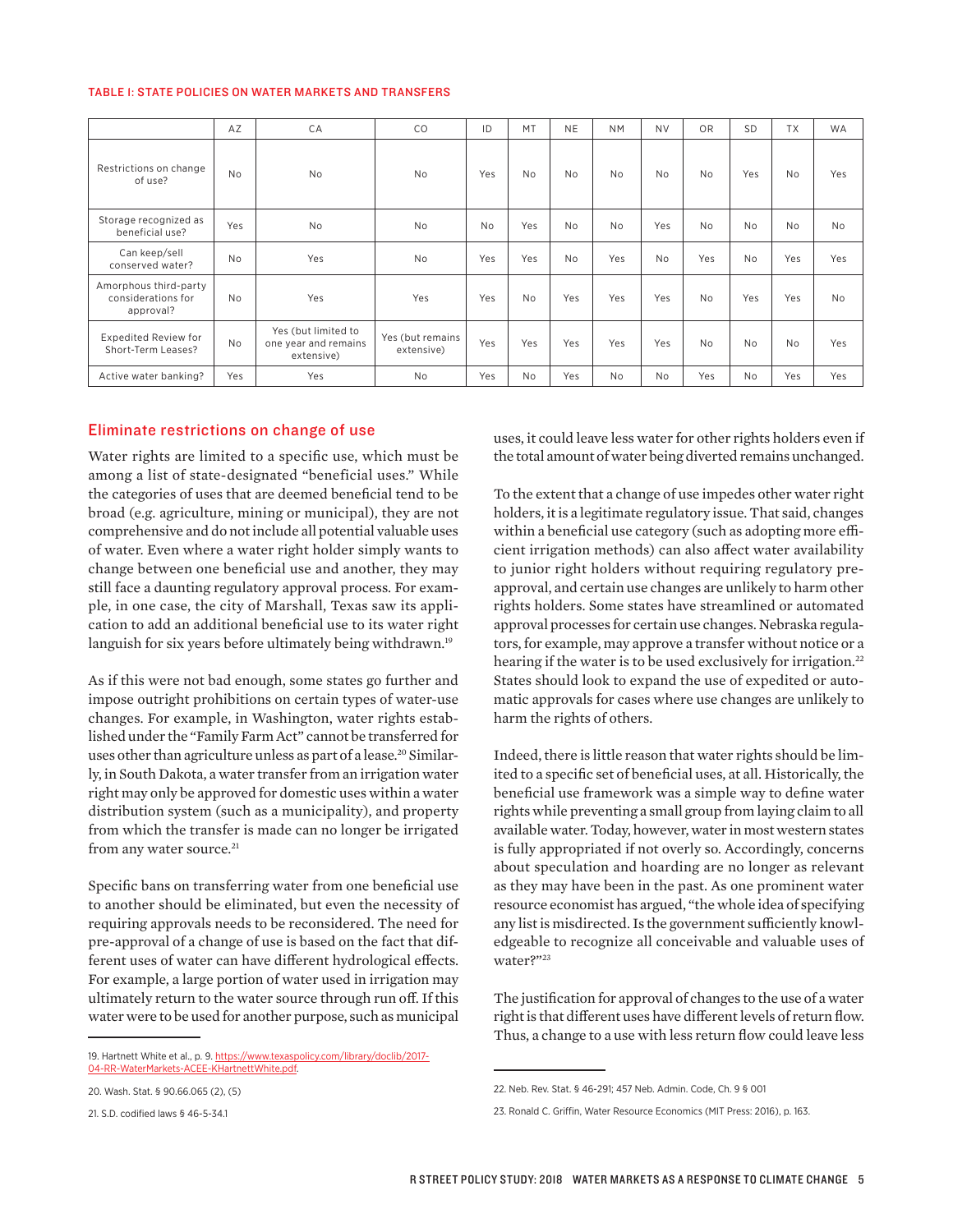water available for other right holders. One way to avoid this problem would be to define water rights not in terms of the amount of water diverted but in terms of the amount of water consumed. As described in a recent Brookings report:

[r]edefining the water right in terms of the amount of water *consumed* by the crops would eliminate the need for a "no-harm-to-juniors" inquiry because junior appropriators never had access to consumed water.<sup>24</sup>

Water rights based on consumption would therefore be more well-defined and more easily transferred with lower transaction costs. While no U.S. state currently operates under this system, it has proven successful in the Mexicali Valley of northwestern Mexico.

## Recognize storage as a beneficial use

One anticipated effect of climate change will be altered weather patterns, which will change the timing of rain and snowfall. Some parts of the western United States that are not expected to receive less precipitation overall may still experience more drought because rainfall may occur more sporadically. Longer periods of little rainfall will then be punctuated by periods of heavier-than-usual precipitation. In Texas, for example, extreme rainfall events are estimated to have increased between 20 and 40 percent over the past century, with the record for monthly rainfall occurring in May 2015 at the end of one of the state's most severe droughts.25

A key way to adapt to this change would be through increased use of water storage. Surplus water could be captured and stored during periods of heavier rain and could then be used to relieve shortages during drier years. Storage can take a variety of forms at a variety of scales, including reservoirs and aquifers, centralized water banks and smaller groundwater recharge options. Storage can even be used to access water that otherwise would have gone to waste. The Cadiz Valley Water Conservation, Recovery, and Storage Project, for example, would capture water in the Mojave Desert before it is contaminated by salt or lost to evaporation.<sup>26</sup> In some cases, an individual property owner, such as a farmer, may store water themselves to be used in later years. To be most efective, however, storage projects would need to be

available at various scales and not tied to a specific owner or project.

Unfortunately, many states do not formally recognize storage as a beneficial use or do not allow water to be taken for storage purposes at scale unless the ultimate use is specified in advance. For example, in 2005, California courts invalidated a permit issued by the State Water Resources Control Board to allow diversion of water for storage and resale in future years. The Board had initially granted the permit on the grounds that storing the water for later beneficial use was prudent since California lacked sufficient water during most years. However, the court later ruled that this was insufficient, and that the permit must specify the actual ultimate use of the water.<sup>27</sup>

Saving extra water today to meet shortages in the future is common sense. Accordingly, states should add storage as a recognized beneficial use without requiring pre-specification of ultimate use, and should allow owners of stored water to sell to other users when the time comes. Transfers into storage would still have to go through the approval process required for water transfers generally.

# Let right holders keep and sell salvaged water

If a manufacturer finds a way to make its products with fewer raw materials, it saves money. This incentive to become more efficient in the use of resources is a major source of economic progress. The drive to conserve is therefore built into the market system.

When it comes to water, however, these incentives are undermined by the "use-it-or-lose-it" doctrine, which holds that a right holder who does not use his total water allocation may permanently lose the right to the excess. An example of this in action can be seen in *Southeastern Water Conservancy District v. Shelton Farms*, 28 wherein several Colorado landowners made eforts to conserve water by removing phreatophytes<sup>29</sup> from their property and sought to receive credit for the water saved. The court, however, held that giving the owners an "unconditional water right therefore would be a windfall which cannot be allowed, for thirsty men cannot step into the shoes of a 'water thief' (the phreatophytes)."30

However, the court in *Shelton Farms* had it backwards. It was the junior rights holders who received a windfall from the court's decision, gaining more water without doing anything to achieve it. By denying property owners the benefit

<sup>24.</sup> Culp et al., p. 15. http://www.hamiltonproject.org/assets/files/how\_the\_market\_ can\_mitigate\_water\_shortage\_in\_west.pdf.

<sup>25.</sup> Kate Wythe "Extremely Expected: Extreme is the new (and old) normal in Texas Weather," Texas Water Resources Institute, Fall 2016. http://twri.tamu.edu/publications/txh2o/fall-2016/extremely-expected.

<sup>26.</sup> Reed Watson, "Water From the Desert: Entrepreneurs Tap into Unlikely Water Sources," Property and Environmental Research Center, Jan. 4, 2014. https://www. perc.org/articles/water-desert-entrepreneurs-tap-unlikely-water-sources.

<sup>27.</sup> Central Delta Water Agency v. SWRCB, 124 Cal. App. 4<sup>th</sup> (2004), p. 245.

<sup>28. 187</sup> Colo. 181 (Colo. 1975)

<sup>29.</sup> Phreatophytes are a type of naturally occurring plant that sucks up large amounts of water from the soil.

<sup>30.</sup> *Shelton Farms*, 187 Colo., p. 188.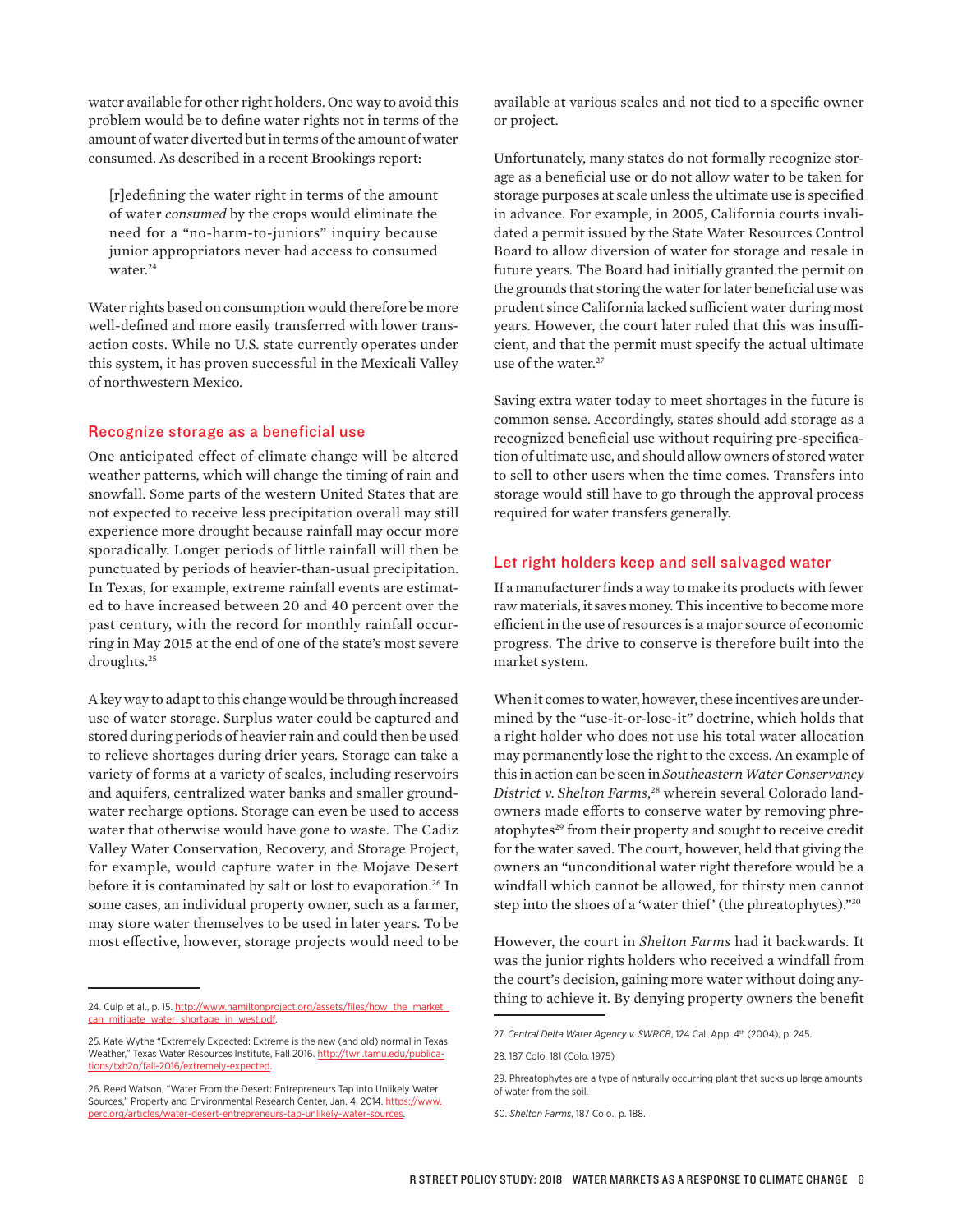of their own conservation efforts, the court merely removed the incentive for future conservation.

By contrast, New Mexico law provides that "improved irrigation methods or changes in agriculture practices resulting in conservation of water shall not diminish beneficial use or otherwise afect an owner's water rights."31 Other states should follow this model to provide incentives for conservation and increased efficiency.

## Eliminate amorphous third-party considerations

Transferring water requires several government permits and approvals. However, the need for pre-approval before water can be appropriated and used places significant limits on the ability of individuals to innovate.

To some extent, requiring pre-approval for water withdrawals may be justified. For example, many states require regulators to ensure that water diversions will not have harmful environmental consequences that would not otherwise be accounted for in the market system.

Many states, however, impose additional, amorphous requirements for approval. In Idaho, for example, regulators cannot approve a change in water rights unless it is in the "local public interest," which is defined as "the interests that the people in the area directly afected by a proposed water use have in the efects of such use on the public water resource."32 In addition, transfers must "not adversely afect the local economy of the watershed or local area within which the source of water for the proposed use originates."33

These requirements can become even more expansive when the proposed water transfer would involve moving water between basins or in another geographically extensive manner. A stark example comes from Texas, which imposes extensive requirements for inter-basin transfers, including multiple hearings with notice and public comment, and a loss of seniority for the transferred right. To approve the transfer, state regulators in Texas must consider factors ranging from "the need for the water in the basin of origin," the "availability of feasible and practicable alternative supplies," the "projected economic impact" and the "proposed mitigation or compensation, if any, to the basin of origin by the applicant."34

At first blush, many of these requirements may seem like common sense. After all, few would argue that a transfer

should be approved if it would harm the local community. In practice, however, proving a lack of harm can be a costly and time-consuming process, and it introduces a large degree of subjectivity into the approval process that can be used to grant or deny projects for political reasons. Imagine if similar "impact on the community" assessments were required before a restaurant could move locations or an individual could buy a car. Making approvals costly induces stagnation, which is itself economically harmful to the surrounding community.

To the extent that third-party considerations are involved in the approval process, they should be narrowly focused on environmental harms, rather than amorphous economic impacts that are difficult-if not impossible-to quantify objectively, and that will be positive for voluntary transactions in any case.

### Expand expedited review for short-term leasing

Apart from reducing the regulatory approval requirements in general, states can also create a special, more expedited approval process for cases where the potential harms are not as great. Several states allow expedited approval for shortterm water leases (as opposed to permanent sales), at least for certain purposes. In Nevada, for example, one-year transfers can be approved without notice or a hearing if regulators determine that the change is in the public interest and will not interfere with other water rights.<sup>35</sup> Similarly, in Montana, a water right holder may lease all or part of their water rights for a period of up to 90 days for road construction and dust abatement without prior approval.<sup>36</sup> States have been particularly likely to use an expedited process for approving short-term leases for environmental flows, on the grounds that such transfers are unlikely to be harmful.

Although many states have some form of expedited process, in practice, the efectiveness can vary wildly. The contrast between Oregon and California, for example, is stark. While Oregon has approved nearly 2000 short-term leases, California has approved a mere 34. This is because California has an expedited approval process for short-term leases, but it is only available for leases of a year or less and even the expedited process is lengthy and burdensome. In some cases, the length of the approval process can last almost as long as the lease itself. By contrast, in Oregon, a short-term lease can be for up to five years and is typically approved in 30 days.<sup>37</sup>

An expedited process that is still cumbersome and costly undermines its own reason for existence. Other states should

<sup>31.</sup> N.M. Stat. Ann. § 72-5-18

<sup>32.</sup> Idaho Code Ann. §§ 42-222; 42-202b

<sup>33.</sup> Ibid. § 42-222.

<sup>34.</sup> Texas Water Code Sec. 11.085(k)

<sup>35.</sup> Nev. Rev. Stat. § 533.345

<sup>36.</sup> Montana Code Ann. § 85-2-410

<sup>37.</sup> Szeptycki et al., p. 19. https://www.pacificresearch.org/wp-content/ uploads/2017/06/4\_WITW-WaterRightsLawReview-2015-FINAL.pdf.